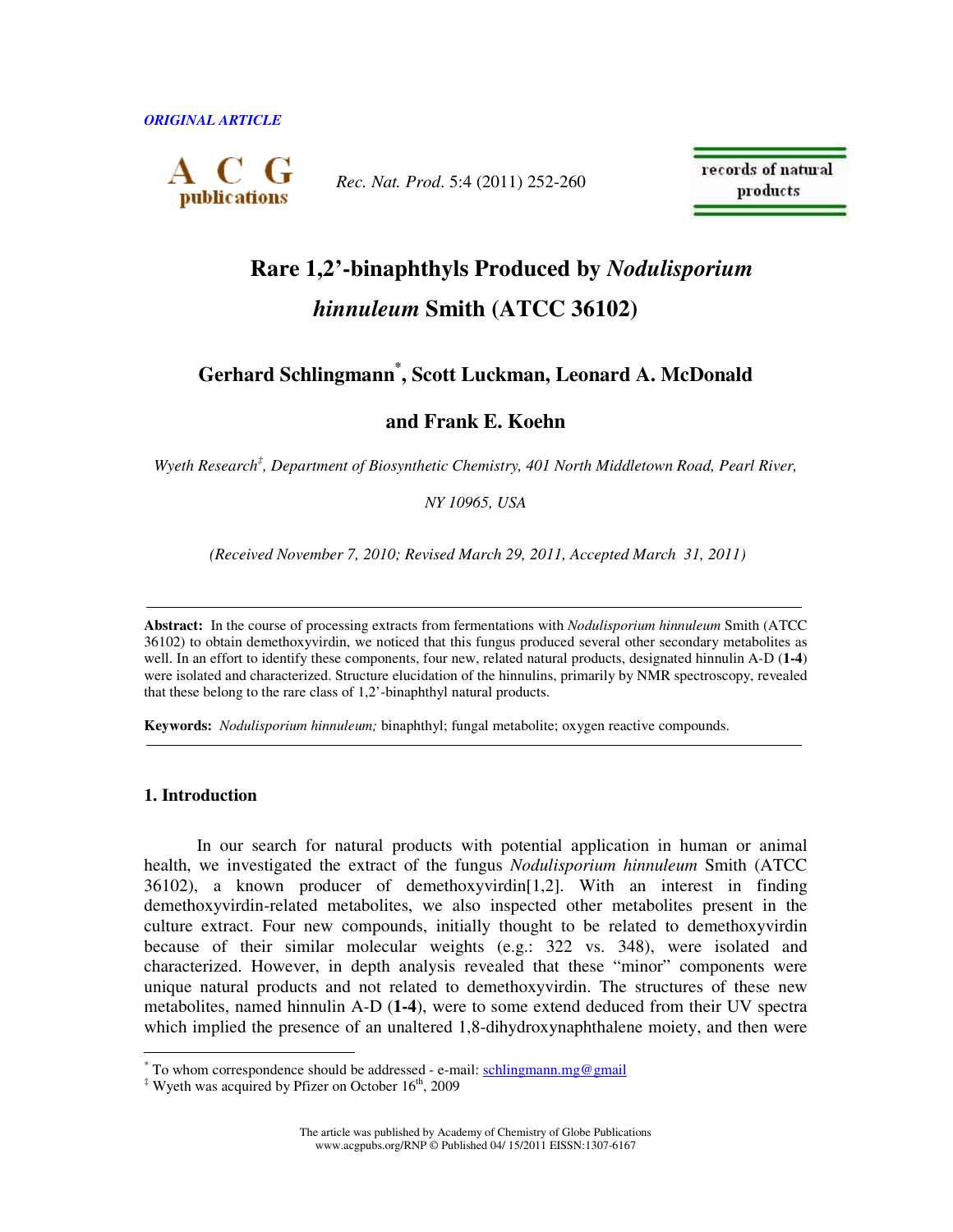completely elucidated by NMR spectroscopy. Here, we wish to present the structures of these hinnulins and establish them as new members of the 1,2'-binaphthyl class of natural product.

## **2. Materials and Methods**

## *2.1. General*

LC-MS data were obtained on a Thermoquest LCQ Deca instrument equipped with an Agilent 1100 LC system including a diode array detector and a YMC ODS-A column  $(0.2 \times 10 \text{ cm}, 3\mu)$ ; flow 0.3 mL/min (Solvent A:  $0.025\%$  formic acid in H<sub>2</sub>O; solvent B:  $0.025\%$  formic acid in MeCN; gradient: 5% B to 95% B into A over 20 min, then holding for 10 min. A total scan UV chromatogram is acquired over a scan range from 190 to 500 nm. UV spectra are acquired on the fly over the same range with scan steps of 2 nm. After emerging from the UV flow cell, the effluent stream goes into the ion trap mass spectrometer. The mass spectrometer is fitted with an electrospray ionization (ESI) probe and is operated in alternating positive-ion and negative-ion full scan (100 - 2000 mass units) mode. The capillary voltages are set at 29 for positive and at -10 for negative ion detection, respectively. The capillary temperature is set to 200°C and nitrogen is used as the sheath and auxiliary gas.

NMR spectra were recorded on a Bruker Avance DPX-400 or 500 MHz NMR spectrometer at 400 (500) and 100 (125) MHz for <sup>1</sup>H and <sup>13</sup>C, respectively, using a 3 mm broadband probe. Chemical shifts are given in *ppm* relative to the solvent signals of acetone- $d_6$  ( $\delta_H$  2.04,  $\delta_C$  29.81), or MeOH- $d_3$  $(MeOH-d_4)$  ( $\delta_H$  3.30,  $\delta_C$  49.00), respectively.

All solvents were obtained from J. T. Baker, Inc., and were of the highest commercially available purity.

## *2.2. Fermentation, isolation and purification*

A seed culture of *Nodulisporium hinnuleum* Smith (ATCC 36102), derived from frozen vegetative mycelia in a cryogenic vial, was plated on Bennet's Agar (Yeast extract 1.0g/L, Beef extract 1.0 g/L, NZ Amine Type A 2 g/L, Glucose 10 g/L, Agar 20 g/L, in distilled water, pH 7.3) and allowed to grow for 7 days and examined for culture purity. A two stage seed was utilized by excising 2 x 1mm squares of fungal growth and adding to 10 mL of seed medium (Dextrose (Glucose) 10.0g/L, Yeast Extract (YE) 5.0g/L, Agar 0.4g/L, Soluble Starch 20.0g/L, Calcium Carbonate (CaCO<sub>3</sub>) 1.0g/L, NZ Amine (Type A) 5.0g/L, pH6.8) to a 25x150 seed culture tube containing two 6mm glass beads. This first stage seed was grown for 3 days at  $22^{\circ}$ C, 200rpm, 2"throw and transferred in its entirety to a 250 mL Erlenmeyer flask containing 40 mL of seed medium. The second stage culture was then allowed to grow an additional 4 days at  $22^{\circ}$ C, 200rpm, 2"throw. The second stage seed was used in it's entirely (50 mL) to inoculate 2.8L Fernbach culture flasks (5.0%) containing 1.0L of production medium. (Potato Starch 4.0g/L, Dextrose 20.0g/L). After 8 days, approximately 192 hours, the culture was harvested. A pool of ten 1-L Erlenmeyer flasks was processed as a batch. The whole broth was centrifuged (3000 rpm/20 min.). The supernatant was discarded, while the wet pellet was collected and then freeze-dried. To extract the metabolites, the dry pellet was slurried with 400 mL  $CH_2Cl_2$  and filtered, and concentrated. This first extract containing 1.8g oily material was enriched in triglycerides and demethoxyviridin was used for the isolation of demethoxyviridins. The remaining pellet was further extracted with 400 mL acetone yielding a yellow-brown extract containing the bulk of the hinnulins. The spent pellet was then discarded, while the acetone extract was concentrated yielding 740 mg of oily brown residue. This was applied to a prepared open silica gel column (3 x 30 cm, 40µ, Grace Co) packed in methylene chloride to separate the components. The column was developed in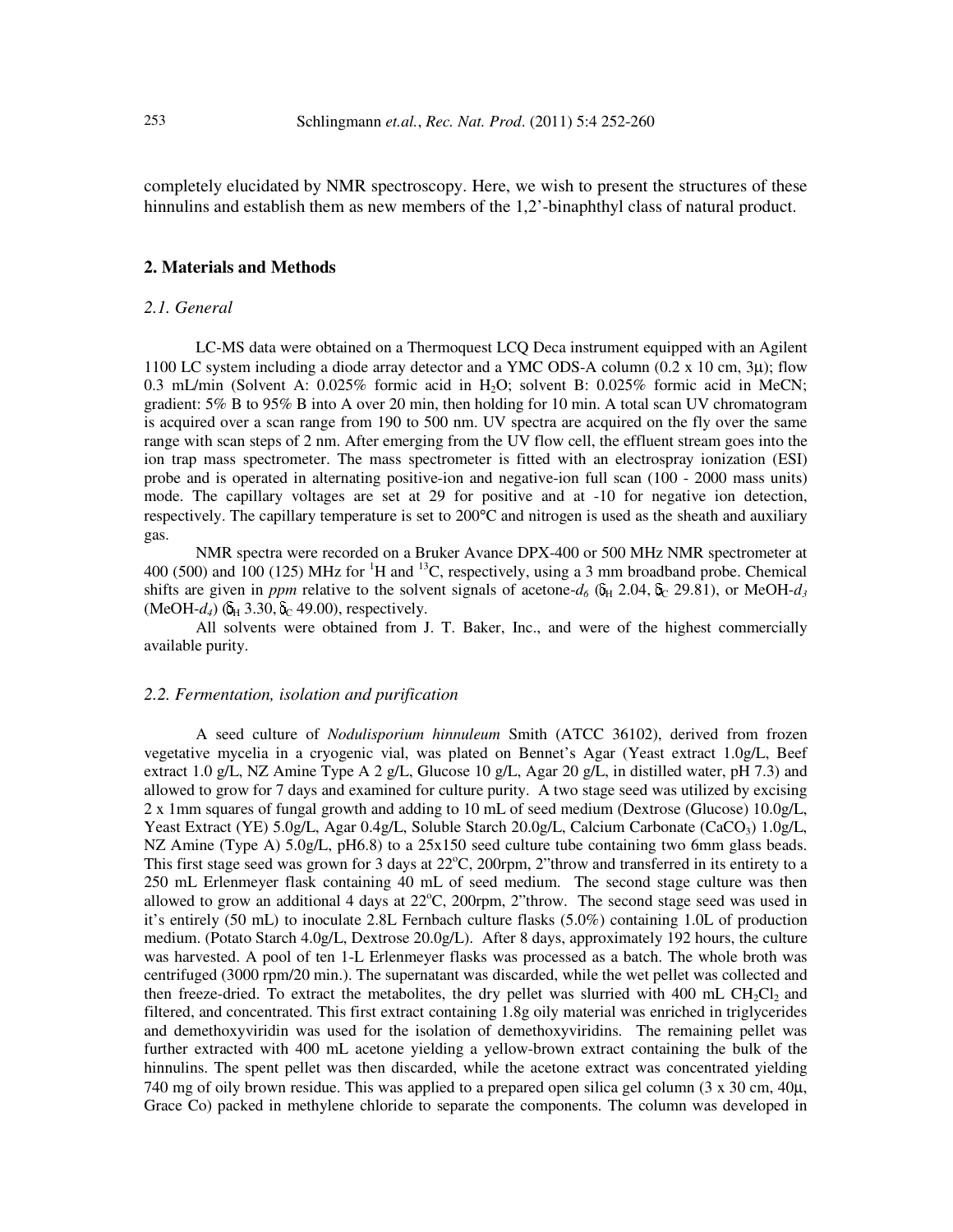steps of 225 mL acetone/methylene chloride mixtures. The first step contained 2% acetone increasing to 25% acetone in step eight. Step nine contained 50% acetone, step ten 75%, and step eleven consisted of 100% acetone. Finally, step twelve consisted of 100% methanol. Hinnulin B (**2**) together with Hinnulin D elutes in fraction 3 ( $\sim$  5% acetone) followed by **3** ( $\sim$  10% acetone), whereas **1** is only effectively eluted from the silica gel column when methanol is added. Although the hinnulins were readily separated from each other on silica gel, additional chromatography on Sephadex LH-20 allows an easy purification of each of the hinnulins since aromatic compounds are highly retained. Therefore, methanolic solutions of each of the **1**, **2** or **3** containing fractions from the silica gel column was loaded onto a prepared Sephadex LH-20 column (2.0 x 42 cm) and developed with MeOH. Fractions of ca. 30 mL each were collected at regular intervals and analyzed by LCMS for content as described above. The fractions were dried by centrifugal evaporation (speed-vac) yielding 14.7 mg of **1** in fractions 8 to 10 as a red solid after evaporation of the solvent. Separately, 14.6 mg of **2** was obtained as a yellowish-red solid after evaporation of MeOH in LH-20 fractions 8 to10, while 6 mg of **3** was obtained as a yellow solid in a final run on Sephadex LH-20 (fractions 9 and 10).

## *2.3. Characteristics of hinnulins*

 $1', 4, 5, 6'$ -tetrahydroxy-1,2'-binaphthyl-5',8'-dione (1) (Hinnulin A): UV (MeCN/H<sub>2</sub>O)  $\lambda_{\text{max}}$ : 234, 300, 326, 340, 434 nm; <sup>1</sup>H NMR(acetone-*d6*): (see Table 1); <sup>13</sup>C NMR(acetone-*d6*) (see Table 1); HRMS (ESI negative mode):  $m/z$  347.05610 [C<sub>20</sub>H<sub>11</sub>O<sub>6</sub>], (347.05611 calc'd for C<sub>20</sub>H<sub>11</sub>O<sub>6</sub><sup>(1-)</sup>  $\Delta$  = -0.00001 *m/z*); MS (ESI-pos.) [M+H]<sup>+</sup>= *m/z* 349.1 (3%); MS(ESI-neg.) [M-H]= *m/z* 347.4 (100%).

*1',4,5,6'-tetrahydroxy-6',7'-dihydro-1,2'-binaphthyl-5',8'-dione (2) (Hinnulin B):* UV (MeCN/H<sub>2</sub>O)  $\lambda_{\text{max}}$ : 234, 314, 328, 340, 360 nm; <sup>1</sup>H NMR(acetone-*d*<sub>6</sub>): (see Table 1), <sup>13</sup>C NMR(acetone- $d_6$ ): (see Table 1); HRMS (ESI negative mode):  $m/z$  349.07162 [C<sub>20</sub>H<sub>13</sub>O<sub>6</sub>],  $(349.07176 \text{ calc'd for } C_{20}H_{13}O_6 \text{ }^{(1)} \Delta = -0.00014 \text{ }mu); \text{ MS (ESI-pos.) } [M+H]^+ = m/z \text{ } 351.1 \text{ } (5\%);$ MS(ESI-neg.) [M-H]<sup>-</sup>=  $m/z$  349.4 (100%).

*1',4,5,5',6'-pentahydroxy-6',7'-dihydro-1,2'-binaphthyl-8'(5'H)-one (3) (***Hinnulin C):** UV (MeCN/H<sub>2</sub>O) λ<sub>max</sub>: 232, 272 (sh), 328 (sh), 340 nm; <sup>1</sup>H NMR (acetone-*d<sub>6</sub>*): (see Table 1); <sup>13</sup>C NMR(acetone-*d<sub>6</sub>*): (see Table 1); HRMS (ESI negative mode): *m/z* 351.08758 [C<sub>20</sub>H<sub>15</sub>O<sub>6</sub>], (351.08741) calc'd for  $C_{20}H_{15}O_6$ <sup>(1-)</sup>  $\Delta$  = -0.00017 *mu*); MS (ESI-pos.) [M+H]<sup>+</sup>= *m/z* 353.2 (12%); MS(ESI-neg.)  $[M-H] = m/z$  351.4 (100%).

*1,2'-binaphthyl-1',4,5,8'-tetraol (4) (Hinnulin D):* UV (MeCN/H<sub>2</sub>O) λ<sub>max</sub>: 232, 316, 328, 342 nm; HRMS (ESI negative mode):  $m/z$  317.08185 [C<sub>20</sub>H<sub>13</sub>O<sub>4</sub>], (317.08193 calc'd for C<sub>20</sub>H<sub>13</sub>O<sub>4</sub><sup>(1-)</sup>  $\Delta$  = -0.00008 mu); MS (ESI-pos.) [M+H]<sup>+</sup>= m/z 319.2 (8%); MS(ESI-neg.) [M-H] = m/z 317.5 (100%).

## **3. Results and Discussion**

## *3.1. Isolation and purification*

The hinnulins were obtained in side fractions during the isolation of demethoxyviridin which was prepared in an adaptation of a procedure described by Aldridge<sup>[1]</sup> that avoids the use of protic solvents. Basically, the fungal pellet was collected from all fermentation flasks, freeze-dried, and then macerated while extracting with methylene chloride. Filtration provided a clear extract which contained the bulk of the demethoxyviridin produced. The retained pellet was further extracted with acetone yielding a yellow-brown extract enriched in hinnulins. This extract (its LC-MS analysis is shown in the supporting information as figure S1) was concentrated, and applied to a silica gel column to separate the components. The column was developed by a step gradient of increasing amounts of acetone mixed into methylene chloride. Hinnulin B (**2**)**,** together with the minor component hinnulin D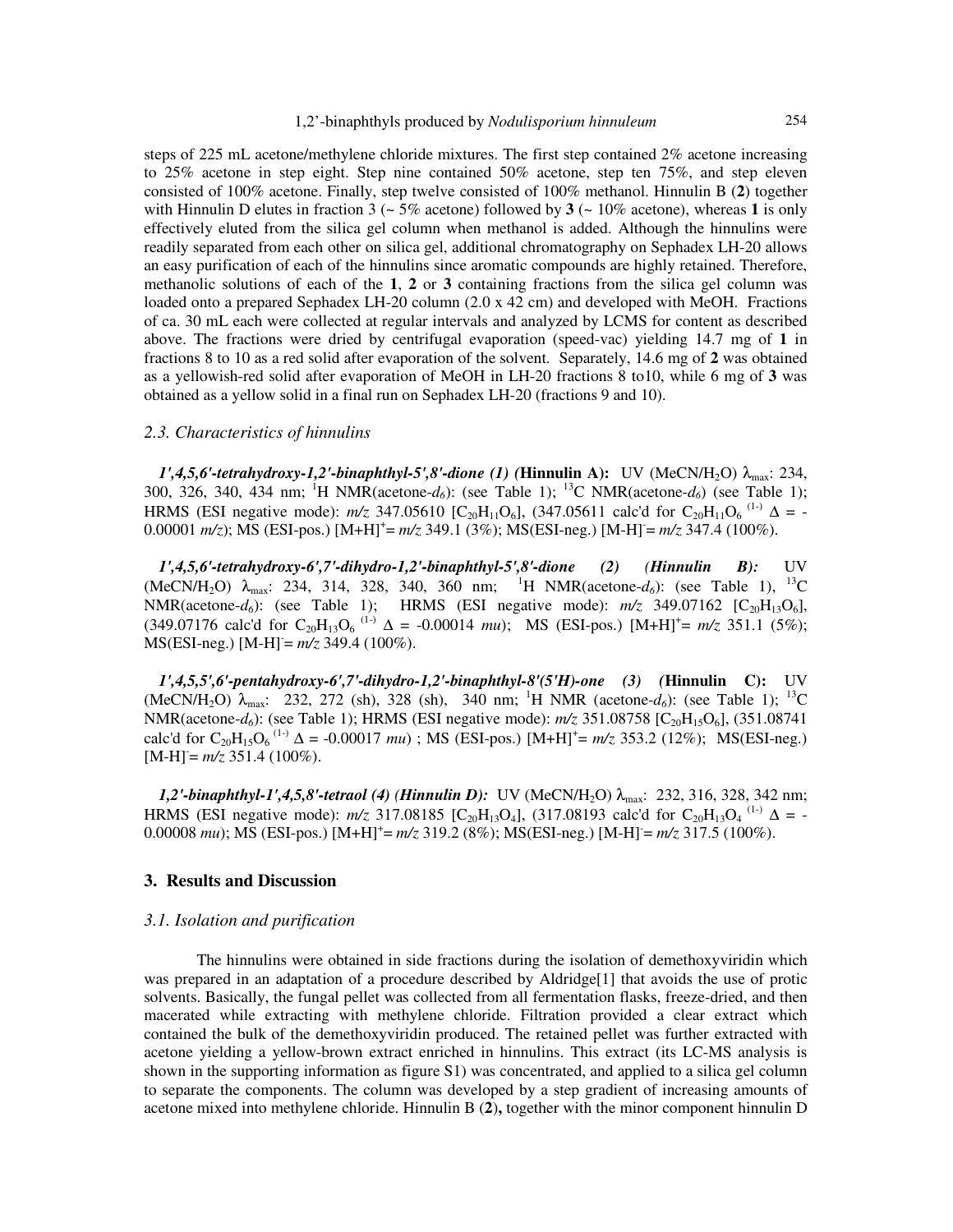(4) ( $\sim$  5% acetone), elutes first followed by hinnulin C (3) ( $\sim$  10% acetone), whereas hinnulin A (1) is only effectively eluted from the silica gel column when methanol is added. Although the hinnulins were readily separated from each other on silica gel, the respective fractions still contained other components such as hinnuliquinone[3,4,5], demethoxyviridin, or demethoxyviridiol[1]. It was therefore required to further purify each individual hinnulin fraction by Sephadex LH-20 chromatography since highly aromatic compounds are well retained on this resin, and, for this reason, are usually obtained in pure form. Due to the propensity of the hinnulins to react with (air) oxygen, and/or to slowly polymerize by forming insoluble, black products, it was virtually impossible to maintain any hinnulin component in pure form for an extended period of time neither as a solid, nor in solution. A similar reactivity has already been described for 1,8-dihydroxynaphthalene and its derivatives[6-9].



**Figure 1.** Structures of hinnulins **1-4** in comparison with known 1,2'-binaphthyl natural products.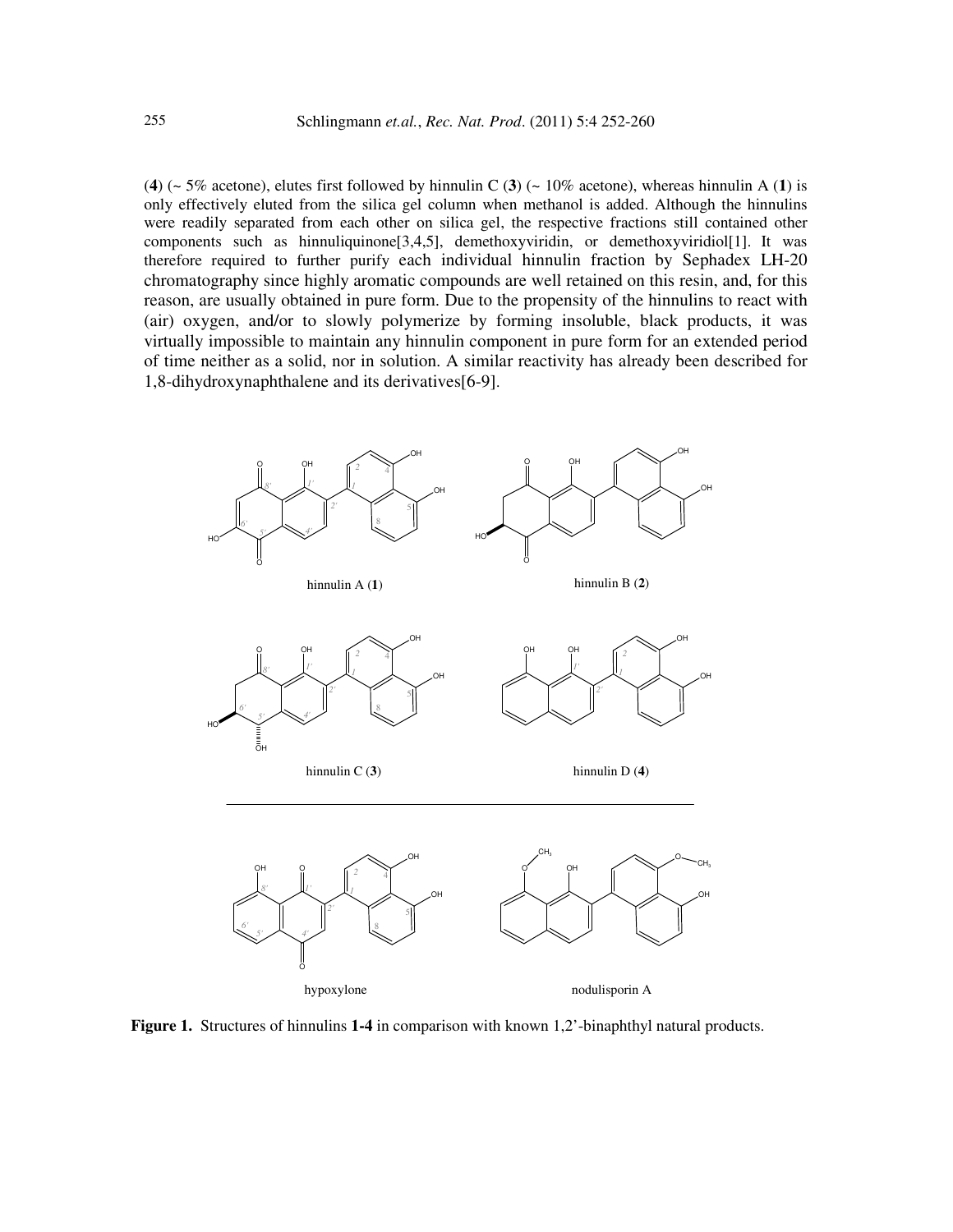## *3.2. Structure elucidation*

The hinnulins are identified mass-spectrometrically by their molecular ions  $([M+H]^+$ or  $([M-$ H]- ranging around *m/z* 350) in the LC-MS chromatograms and their characteristic UV spectra (see supplemental figures S1 and S2). The structure determination is based on the interpretation of spectroscopic data, especially NMR data that include  ${}^{1}H$ ,  ${}^{13}C$ , APT, COSY, ROESY, HSQC, and HMBC, revealing that the skeleton of all hinnulins is comprised of 20, mostly aromatic, carbon atoms. As suggested by the UV curves, the  $^{13}$ C chemical shift values and heteronuclear NMR correlations, they are composed of two structurally similar subunits, one of which is the 1,8-dihydroxynaphthalene moiety as indicated by characteristic absorptions at 328 and 340 nm in the UV spectra (see supplemental figure S2). In NMR correlations, this moiety has a characteristic set of 10 aromatic carbons, five of which carry one hydrogen atom each, while two of the five non-protonated carbon atoms, resonating at ~156 ppm, bear hydroxy groups (compare figure 1). The 1,8-naphthalenediol[10] composition is confirmed by predictable  ${}^{1}H$  and  ${}^{13}C$  chemical shifts that correlate in the expected manner in HSQC, HMBC and other spectra. The NMR correlations also reveal that position 1 of the 1,8-naphthalenediol subunit is always the attachment point of the other subunit for each hinnulin. Therefore, the structural differences between the hinnulins are due to modifications of only the second subunit but not the point of attachment as this reportedly is the difference between nodulisporin A and B[11] (A is shown figure 1).

|                |                                               | Hinnulin $A(1)$          |                                 | Hinnulin $B(2)$  |                                 | Hinnulin $C(3)$  |                               |
|----------------|-----------------------------------------------|--------------------------|---------------------------------|------------------|---------------------------------|------------------|-------------------------------|
| Position       | mult                                          | $\delta_{\rm C}$         | $\delta_{H}$ (mult., $J = Hz$ ) | $\delta_{\rm C}$ | $\delta_{H}$ (mult., $J = Hz$ ) | $\delta_{\rm C}$ | $\delta_H$ (mult., $J = Hz$ ) |
| 1              | s                                             | 127.4                    |                                 | 126.7            |                                 | 126.7            |                               |
| $\overline{c}$ | d                                             | 129.4                    | $7.19$ (d, $7.5$ )              | 129.5            | $7.24$ (d, $7.5$ )              | 129.4            | $7.18$ (d, $7.5$ )            |
| 3              | d                                             | 109.1                    | $6.84$ (d, 7.5)                 | 109.3            | $6.89$ (d, $7.5$ )              | 109.2            | $6.85$ (d, 7.5)               |
| 4              | $\bf S$                                       | 155.9                    |                                 | 155.7            |                                 | 155.3            |                               |
| 5              | ${\bf S}$                                     | 155.8                    | $\overline{\phantom{a}}$        | 155.4            | $\overline{\phantom{0}}$        | 155.0            |                               |
| 6              | d                                             | 109.6                    | $6.78$ (d, $7.8$ )              | 109.9            | $6.83$ (d, $7.8$ )              | 109.6            | $6.79$ (d, $7.8$ )            |
| 7              | $\mathrm{d}% \left\  \mathbf{G}\right\  ^{2}$ | 127.7                    | $7.16$ (dd, 8.2, 7.8)           | 127.4            | $7.22$ (dd, 8.2, 7.8)           | 127.5            | $7.19$ (dd, 8.2, 7.8)         |
| 8              | d                                             | 118.6                    | $7.00$ (d, 8.2)                 | 118.5            | $6.95$ (d, 8.2)                 | 118.8            | $6.95$ (d, 8.2)               |
| 4a             | $\bf S$                                       | 116.0                    | $\overline{\phantom{a}}$        | 115.7            | $\overline{\phantom{a}}$        | 115.7            |                               |
| 8a             | ${\bf S}$                                     | 136.0                    | $\frac{1}{2}$                   | 135.9            | $\overline{\phantom{0}}$        | 136.3            | $\overline{\phantom{a}}$      |
| $1^{\prime}$   | ${\bf S}$                                     | 160.3                    |                                 | 160.5            | $\overline{\phantom{0}}$        | 160.8            | $\overline{\phantom{0}}$      |
| $2^{\circ}$    | ${\bf S}$                                     | 138.8                    |                                 | 137.1            |                                 | 129.8            |                               |
| 3'             | $\mathrm{d}% \left\  \mathbf{G}\right\  ^{2}$ | 135.8                    | $7.38$ (d, $7.5$ )              | 139.9            | $7.73$ (d, $7.5$ )              | 139.7            | $7.50$ (d, $7.5$ )            |
| $4^{\circ}$    | $\mathrm{d}% \left\  \mathbf{G}\right\  ^{2}$ | 118.6                    | $7.56$ (d, $7.5$ )              | 118.5            | $7.64$ (d, $7.5$ )              | 119.1            | $7.29$ (d, $7.5$ )            |
| 5'             | $\bf S$                                       | 187.6                    | $\overline{\phantom{a}}$        | 197.5            | $\overline{\phantom{a}}$        | 73.3             | $4.78$ (d)                    |
| $6^{\circ}$    | ${\bf S}$                                     | 171.4                    | $\overline{\phantom{a}}$        | 72.5             | 5.00(m)                         | 71.6             | 4.21(m)                       |
| 7'             | $\mathbf d$<br>(t)                            | 108.8                    | 5.81(s)                         | 46.7             | 3.30, 3.40                      | 44.7             | 3.13, 2.81                    |
| 8'             | $\bf S$                                       | 191.1                    | $\frac{1}{2}$                   | 203.2            | $\overline{\phantom{a}}$        | 204.7            | $\overline{\phantom{0}}$      |
| 4a'            | $\bf S$                                       | 131.8                    | $\overline{\phantom{a}}$        | 134.7            | ÷.                              | 145.6            | $\overline{\phantom{0}}$      |
| 8a'            | ${\bf S}$                                     | 116.7                    | $\overline{\phantom{a}}$        | 119.3            |                                 | 116.5            | $\overline{\phantom{0}}$      |
| $6'$ -OH       | $\overline{\phantom{0}}$                      | $\overline{\phantom{a}}$ | n.d.                            |                  | $4.97$ (d)                      |                  | n.d.                          |
| $1'$ -OH       | $\overline{\phantom{a}}$                      | $\overline{\phantom{a}}$ | 14.34(s)                        |                  | 12.46(s)                        |                  | $12.64$ (s)                   |
| $4.5-OH$       | $\overline{\phantom{a}}$                      | $\blacksquare$           | n.d.                            |                  | $10.3$ (br s)                   |                  | n.d.                          |

 **Table 1.** NMR Spectroscopic Data (400 MHz, acetone-*d*6) for Hinnulins A (**1**), B (**2**), and C (**3**).

n.d. = not detected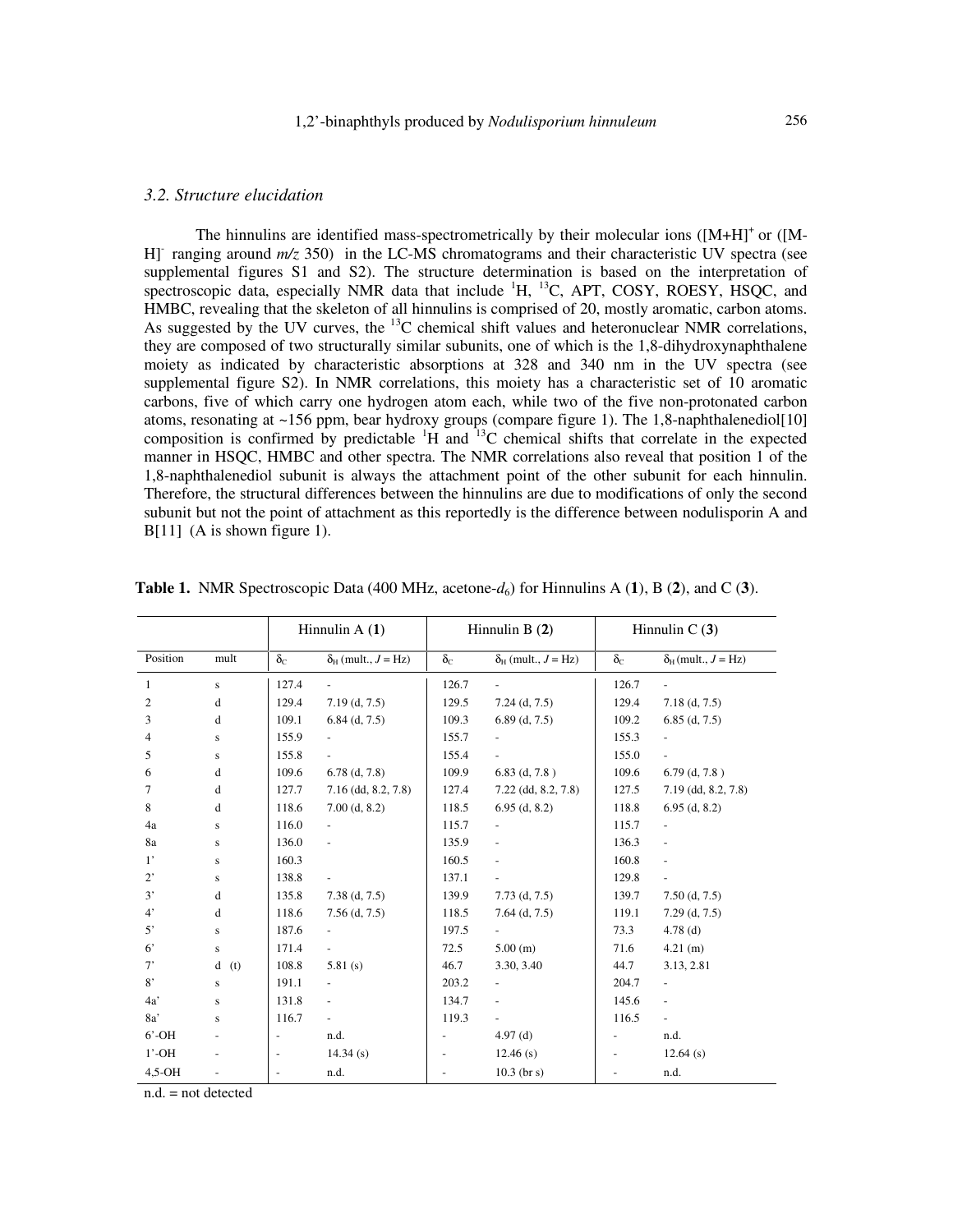Structures **1**, **2** and **3** are readily assembled from NMR correlations using COSY, HSQC and HMBC pulse programs (see figure S3 in the supporting information). In **1** the 1,2'-linkage of the naphthalenediol subunit to the second subunit is apparent from characteristic HMBC crosspeaks. Proton H-2 [ $\delta_H$  7.19] not only correlates with C-4 [ $\delta_C$  155.9] and C-8a [ $\delta_C$  136.0] of subunit 1, but also with C-1' [ $\delta_c$  138.8] of subunit 2. In turn, H-3' [ $\delta_H$  7.38] of the second subunit correlates with C-1' [ $\delta_c$ 160.3] and C-4a'  $[\delta_0]$  131.8] of its own subunit as well as with C-1  $[\delta_0]$  127.4] of subunit 1. The connection of the two rings comprising the quinoid substructure 2 is apparent from correlations involving H-7'  $[\delta_H 5.81]$ . This proton can only be located in the 7'-position and not in the 6'-position as it shows strong HMBC's to C-8a'  $[\delta_c 116.7]$  and C-6'  $[\delta_c 171.4]$ , but not to C-4a'  $[\delta_c 131.8]$  or C- $8' [\delta_{\rm C} \sim 190]$  as would be expected for an aromatic proton at C-6'.

Similarly, the linkages in structure **2** are corroborated by the following observed correlations: proton H-2 [ $\delta_H$  7.24] not only correlates with C-4 [ $\delta_C$  155.7] and C-8a [ $\delta_C$  135.9] of substructure 1, but also with C-2'  $[\delta_0 137.1]$  of subunit 2. In turn, H-3'  $[\delta_H 7.73]$  of the second subunit not only correlates with C-1' [ $\delta_c$  160.5] and C-4a' [ $\delta_c$  134.7] of its own subunit, but also with C-1 [ $\delta_c$  126.7] of substructure 1. Hinnulin B (**2**) contains one hydroxymethine and one methylene group within subunit 2 which could be placed in the 6'-position and the 7'-position respectively. The placing of the methylene group is directed by a key correlation between the equatorial proton H-7' [ $\delta_H$  3.40] of this methylene group with C-8a'  $[\delta_{C} 119.3]$  of subunit 2. This correlation is only feasible if the methylene group is located in position 7, since placement into position 6 would make this an unlikely 4-bond correlation (compare figure S3a). All further correlations within subunit 2 are consistent with this configuration which is also matching structure **1** assuming that **1** is derived from **2** via oxidation (see figure 2).

The correlations of the NMR data for structure **3** are very similar to those observed for structure **2** in that the 1,2'-linkage between the subunits is supported by a number of 3-bond correlations. Here, proton H-2 [ $\delta_H$  7.18] correlates with C-4 [ $\delta_C$  155.3] and C-8a [ $\delta_C$  136.3] of subunit 1, and also with C-2' [ $\delta_c$  129.8] of subunit 2. Conversely, H-3' [ $\delta_H$  7.50] of the second subunit not only correlates with C-1' [ $\delta_c$  160.8] and C-4a' [ $\delta_c$  145.6] of its own subunit, but also with C-1 [ $\delta_c$  126.7] of subunit 1. Further analysis of NMR correlations pertaining to the modifications at substructure 2 suggests that hinnulin C (**3**) is a reduced derivative of hinnulin B (**2**) in that it features two hydroxymethine groups at the 5'- and 6'- positions.

This substitution pattern suggest that the original naphthalenediol moiety is initially oxidized at C-5' and C-6' and then rearranged further to yield **3** as shown in figure 2. The relative configuration in this area is difficult to determine however. The relevant HMBC correlations reveal that H-5'  $[\delta_H]$ 4.78] is in a plane with the aromatic portion of this subunit, which, therefore, is in an equatorial position. Its coupling is unexpectedly complex as it appears in the <sup>1</sup>H-NMR spectrum as a broadened "triplet" that, perhaps, could also be interpreted as two overlapping "doublets". Consistent with the COSY data, only one doublet would have been expected here, as was noted previously for the similarly configured diepoxin  $\delta$ [10]. The apparent coupling constant for this H-5' "doublet" is ~ 6 Hz suggesting that the 5'–hydroxy and 6'-hydroxy groups are positioned in a *trans* configuration. However, two "doublets" for H-5' are more readily explained if the conformation of the cyclohexenone ring can assume two distinct, but slowly interchanging forms, as then, on average, two signals for the same proton- and carbon atoms can be observed. Indeed, all signals, especially the  $^{13}$ Csignals, assignable to this cyclohexenone subunit are doubled in both the  ${}^{1}H$ - and the  ${}^{13}C$ -spectrum, which would suggest the coexistence of two conformers. Although this leaves ambiguity in determining the relative configuration of hinnulin C (**3**), its substitution pattern can still be established with certainty based on the observed NMR correlations.

Structures **1**, **2** and **3** support the proposal that the hinnulins are generated from a single precursor, likely hinnulin D (**4**), via one oxidation step that places oxygen atoms at C-5' and C-6' as outlined in figure 2. Thus, the hinnulins are formed by a different oxidation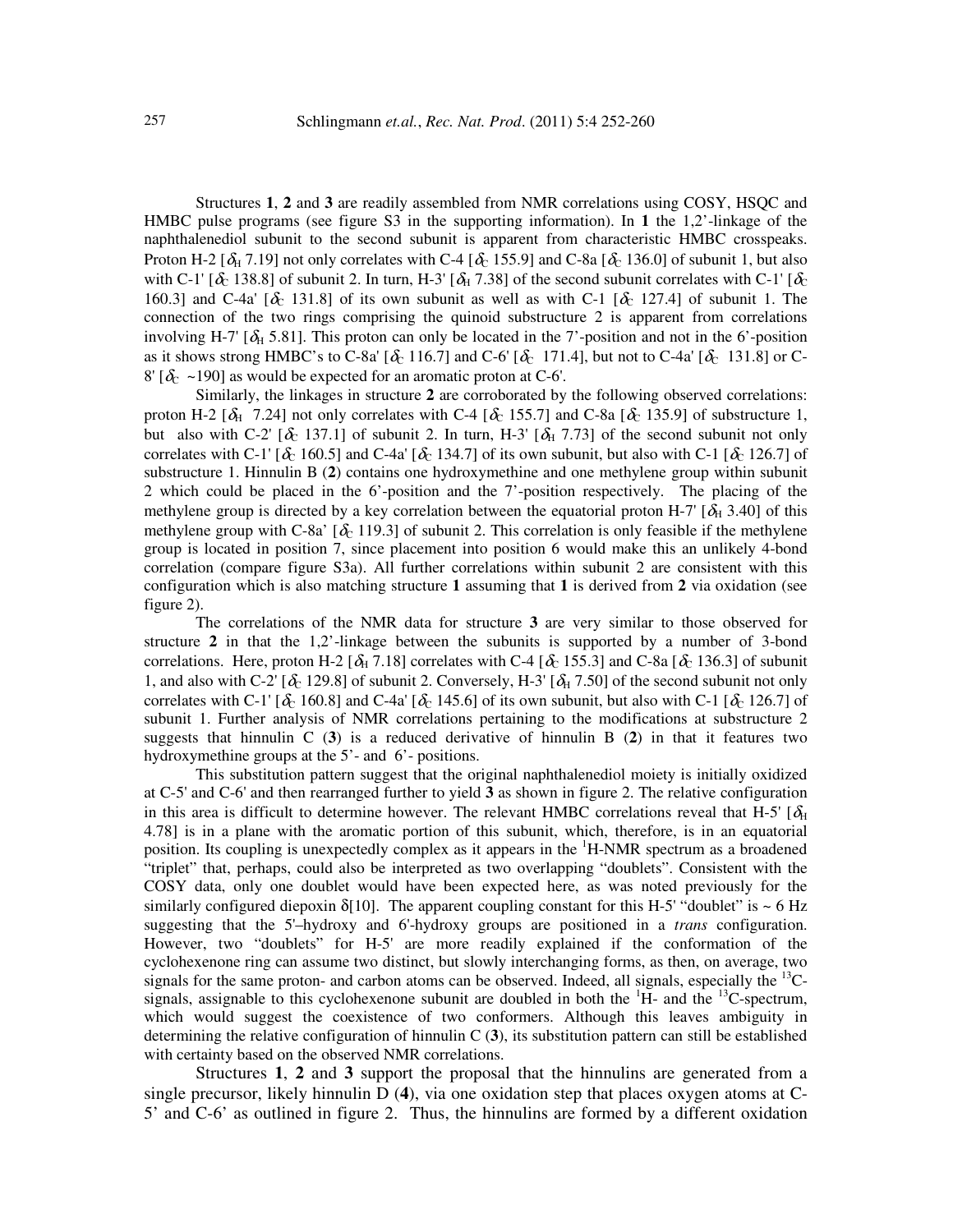pathway than hypoxylone[12] (see figure 1) although both may be produced via the same precursor **4**. In this situation however, the presumably enzyme-guided oxidation of an aromatic region would have to occur at a different region of the molecule. Since the NMR data for hypoxylone[12] clearly indicate that the two subunits are linked between the quinone portion of the second subunit and the (first) naphthalenediol unit, oxygenation would have to occur at C-3' and C-4' close to where the two naphthalenediol subunit are linked.



 **Figure 2.** Proposed biosynthetic scheme to generate **hinnulins A-C (1-3)** from **hinnulin D**.

## **4. Conclusion**

Several non-viridin-related metabolites, such as hinnuliquinone[3,4,5], and the hinnulins A-D (**1-4**), were isolated from cultures of the fungus *Nodulisporium hinnuleum* Smith (ATCC 36102). Since the hinnulins were unknown compounds, their chemical structures were determined revealing that they are new members of the  $1,2$ -binaphthyl class, of which nodulisporin  $A[11]$  and hypoxylone[12] have been reported previously. Compounds of this class have been reported to display herbicidal, antifungal or antibacterial activity[11] which is probably linked to the propensity of naphthalenediol containing compounds to be sensitive towards oxygen forming radical containing species. This is also reflected in the fact that, in solid form, they noticeably deteriorate and eventually turn into a dark-brown solid material that is insoluble in common solvents. Judging from the dark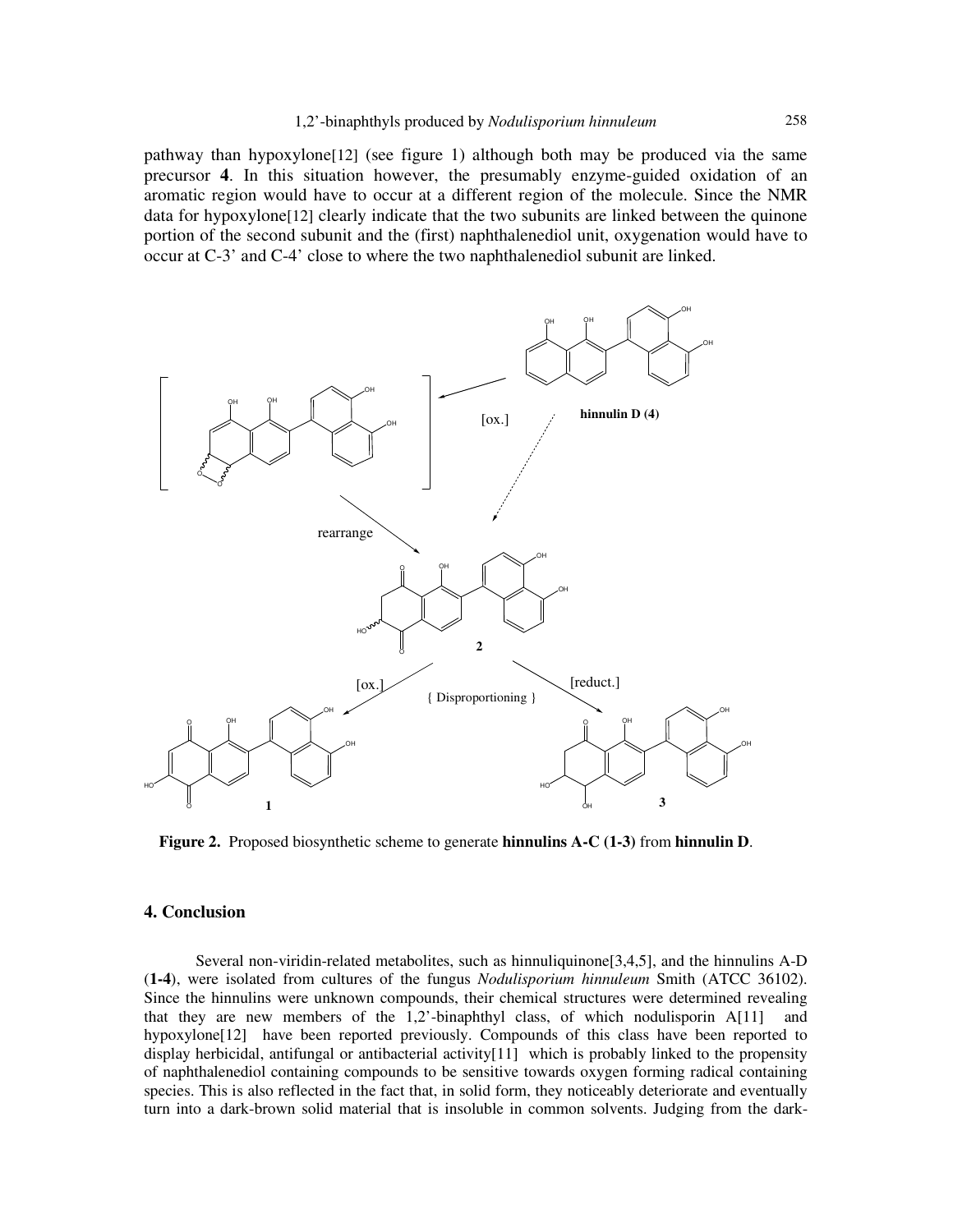brown color, a similar substance may be a formed naturally during fungal melanine production. Of the three binaphthyl-comprising natural product classes, the 1,1'-binaphthyl metabolites such as daldinol[11,13] are the most frequently encountered examples, but fungal metabolites of the 2,2'binaphthyl class are also known[14], and nodulisporin B[11] is a member of this class.

## **Acknowledgments**

We appreciate the determination of exact molecular compositions (HRMS) by our colleague X. Feng. We also thank our co-workers in DAC and the Natural Products Section at Wyeth Research for their support in this project.

## **Supporting Information**

Supporting information for this article is available at http://www.acgpubs.org/RNP

## **References**

- [1] D.C. Aldridge, W.B. Turner, A.J. Geddes, B. Sheldrick (1975). Demethoxyviridin and demethoxyviridiol, new fungal metabolites, *J. Chem. Soc., Perkin Trans. 1*, **10**, 943-945.
- [2] R.J. Cole, J.W. Kirksey, J. P. Springer, J. Clardy, H.G. Cutler, K.H. Garren (1975). Desmethoxyviridiol, a new toxin from *Nodulisporium hinnuleum*, *Phytochemistry* **14**, (5-6), 1429-1432.
- [3] M.A. O'Leary, J.R. Hansen (1982). Hinnuliquinone, a bisindolyl-2,5-dihydroxybenzoquinone pigment from *Nodulisporium hinnuleum, Tetrahedron Letters* **23**, (17), 1855-1856.
- [4] M.A. O'Leary, J.R. Hansen, B.L.Yeoh (1984). The structure and biosynthesis of hinnuliquinone, a pigment from *Nodulisporium hinnuleum, J. Chem. Soc., Perkin Trans. 1*, **3**, 567-569.
- [5] S.B. Singh, J.G. Ondeyka, N. Tsipouras, C. Ruby, V. Sardana, M. Schulman, M. Sanchez, F. Pelaez, M. W. Stahlhut, S. Munshi, D.B. Olsen, R.B. Lingham (2004). Hinnuliquinone, a C2-symmetric dimeric non-peptide fungal metabolite inhibitor of HIV-1 protease, *Biochem. .Biophys. Res. Comm.* **324**, (1), 108- 113.
- [6] S. Croux, M.T. Maurette, M. Hocquaux, A. Ananides, A.M. Braun, E. Oliveros (1990). Kinetic parameters of the reactivity of dihydroxynaphthalenes with singlet oxygen, *New J. Chem.* **14**, 161-167.
- [7] M.C. Foti, E.R. Johnson, M.R. Vinqvist, J.S. Wright, L.R.C. Barclay, K. U. Ingold (2002). Naphthalene Diols: A new class of antioxidants. Intramolecular hydrogen bonding in catechols, naphthalene diols, and their aryloxyl radicals, *J. Org. Chem.* **67**, (15), 5190-5196.
- [8] M. Flueraru, A. Chichirau, L.L. Chepelev, W.G. Willmore, T. Durst, M. Charron, L.R.C. Barclay, J.S. Wright(2005) Cytotoxicity and cytoprotective activity in naphthalenediols depends on their tendency to form naphthoquinones, *Free Radical Biol. Med.* **39**, (10), 1368-1377.
- [9] M. Flueraru, R. So, W.G. Willmore, M.O. Poulter, T. Durst, M. Charron, J.S. Wright (2006). Cytotoxicity and cytoprotective activity of Naphthalenediols in rat cortical neurons, *Chem. Res. Toxicol.* **19**, (9), 1221- 1227.
- [10] G. Schlingmann, S. Matile, N. Berova, K. Nakanishi, G.T. Carter (1996). Absolute stereochemistry of the diepoxins, *Tetrahedron* 1996, 52, (2), 435-446.
- [11] J. Dai, K. Krohn, U. Floerke, S. Draeger, B. Schulz, A. Kiss-Szikszai, S. Antus, T. Kurtan, T. van Ree (2006). Metabolites from the endophytic fungus *Nodulisporium* sp. from *Juniperus cedre, Eur. J. Org. Chem.* 15, 3498-3506.
- [12] B. Bodo, R.G. Tih, D. Davoust, H. Jacquemin (1983). Hypoxylone, a naphthyl-naphthoquinone pigment from the fungus *Hypoxylon sclerophaeum*, *Phytochemistry* **22**, (11), 2579-2581.